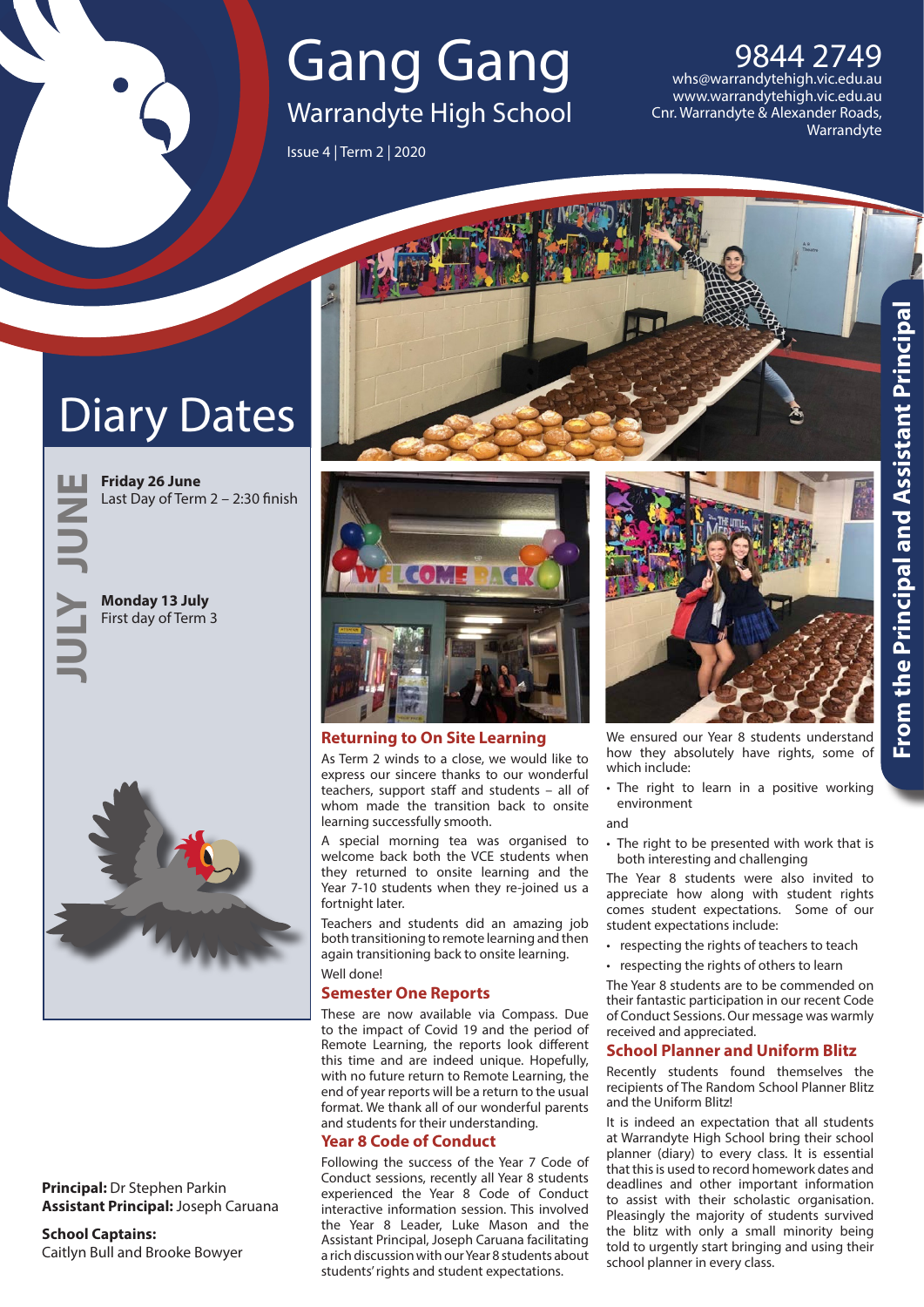When will the next blitz happen? Will it be tomorrow? Next week? Next month? Ahhhhh, now that is the question!

The school uniform is similarly strictly enforced at Warrandyte High School. Pleasingly, the majority of students who were recipients of the Uniform Blitz survived nicely with only a small minority finding themselves as casualties. Indeed these very few students were reminded that the correct school uniform is a non- negotiable at WHS.

More specific information regarding the school uniform later in this edition!

The Blitz! Yikes!

#### **Football and Basketball Program**



The Year 9 Basketball and Football continues to be a huge success with students loving our intensive sports program. All day every Wednesday students in this program are participating in this program and thus strengthening their skills and fitness.

Later in this edition check out further information about this exiting intensive sport program.

#### **New Bicycle Path**



Have you checked out our stunning new bicycle path yet? It looks great and indeed adds to the awesome atmosphere here at Warrandyte High School.

#### **Student Voice Teams**

Both the Year 7-9 and Year 10-12 Student Voice Teams met recently. We meet with representatives from each year level regularly with the aim of ensuring students have a real voice in their learning.

Each year students are asked to complete the Attitudes to School Survey, this is a survey which invites students to anonymously provide the school with feedback regarding all aspects of their school experience. Some of the questions include:

"I have a say in the things I learn"

"This school is preparing me to make decisions about my future"

"All students are treated fairly at this school"

Students have the option of strongly agreeing, agreeing, being neutral, disagreeing or strongly disagreeing with

each of these statements. Members of the Student Voice Teams are currently analysing last year's Attitudes to School Survey Data with the aim of identifying and prioritising areas they would like the school to address. Their input will be welcomed as we develop a roadmap to address areas the Student Voice Teams have identified as warranting our immediate attention. How exciting, no?

Student Voice, Leadership and Agency is thriving here at Warrandyte High School.



#### **Snake Holding Club at WHS**

The many clubs at Warrandyte High School continue. Lunchtime Clubs. After school Clubs. Before school clubs! One of our exciting clubs is our Lunch Time Snake Holding club. Meet Vic, our resident Murray River Carpet Python! Vic indeed happily allows students to hold him and care for him!

Correct – from Homework Club after school in the library, to Snake Holding Club at lunchtime! It all happens at WHS!

> **Steve Parkin + Joseph Caruana Principal + Assistant Principal**

## **Football and Basketball program update!**

With the return to onsite learning has come the onsite return of the Football and Basketball Program. The program runs every Wednesday, all day.

 In the mornings, football coach Luke has been running a mini preseason with the students, putting the team through their paces with AFL skill work. He has been focusing on the return to junior footy, with a strong emphasis on building up the students' endurance. The intensive sessions are going really wel.l During the afternoons, basketball development has been the focus with students working on creating space, capitalizing on a number of advantages and taking 'good' shots. With the return to junior sport just around the corner, members of the Football and Basketball program are getting prepared to enter Round One fit and raring to go!

> **Tim Jones Football/Basketball Program Coordinator**